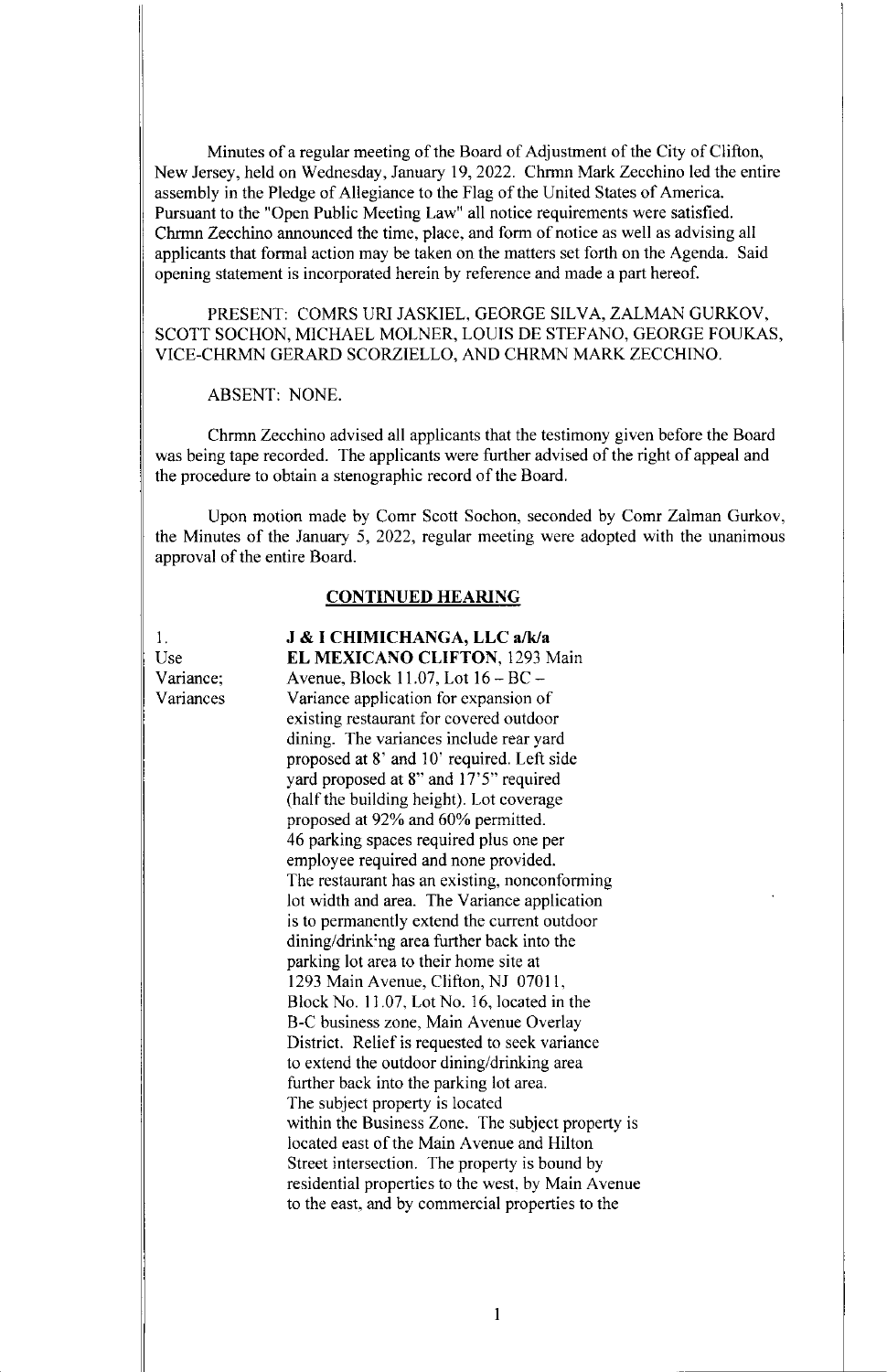south and north. The Existing Lot is currently developed with an existing one-story building, an existing enclosed outdoor dining area and a temporary dining area behind the building. There will be noise dampening materials added to the structure to address the noise concerns.

This matter was continued by the Board to the February 16, 2022, meeting of the Board at the request of the attorney for the applicant.

# 2. **BOTANY VILLAGE PROPERTY LLC,**

Prelim. & 254 Dayton Avenue, Block 4.18, Lot 21 Final Major  $-$ -PD1 – For preliminary and final major Site Plan site plan approval, use variance, bulk variance and design waiver/exception relief. The property is located in a PD-1 Zoning District. The Applicant seeks approval to demolish the existing building on the Property and construct a new mixed-use building consisting of six (6) residential dwelling units within three (3) stories above ground floor commercial (restaurant/tavern) space and related site improvements. The Applicant seeks use variance relief pursuant to N.J.S.A. 40:55D-70(d)(1) for a non-permitted use, as residential use is not permitted in the PD-1 Zoning District and a height variance pursuant to N.J.S.A. 40:55D-70(d)(6) for building height greater than permitted (30 ft. permitted; 40 ft. proposed). To the extent necessary, Applicant seeks a parking variance for providing less than required number of parking spaces and seeks a conditional use approval or conditional use variance for not providing parking on the same lot as the principal use/principal structure. The Applicant further seeks bulk variance relief pursuant to N.J.S.A. 40:55D-70(c) with respect to (1) front yard setback less than required (15 ft. required; 0.37 ft. proposed); and (2) number of building stories greater than permitted (2 stories permitted; 4 stories proposed).

> The Applicant also seeks any additional deviations, exceptions, design waivers, submission waivers, variances, use variances, conditional use variances, interpretations, continuations of any pre-existing non-conforming conditions, modifications of prior imposed conditions, and other approval reflected on the filed plans (as same may be further amended or revised from time to time without further notice) and as may be determined to be necessary during the review and processing of the Application.

This matter was previously continued by the Board until the February 16, 2022, meeting of the Board.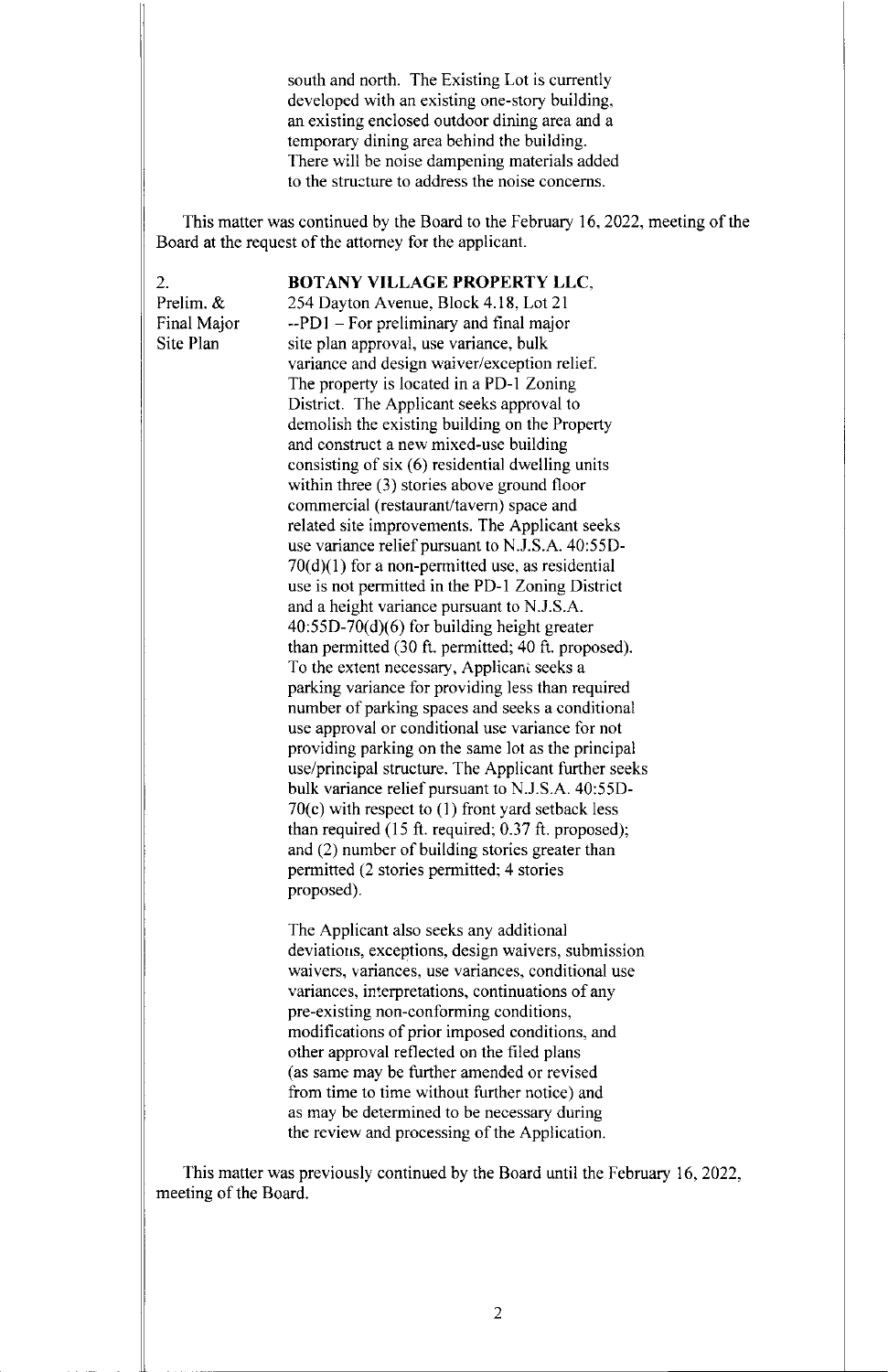| 3.                    | 680 CLIFTON, LLC, 680 Route 3, Block                                                                                      |
|-----------------------|---------------------------------------------------------------------------------------------------------------------------|
| Use                   | 80.01, Lot 70 & $30 - B-C$                                                                                                |
| Variance;<br>Variance | For Minor sub-division, bulk variance<br>(pre-existing non-conformance), and use<br>variance (expansion of a pre-existing |
|                       | non-conforming use) approvals, to permit<br>the expansion, subdivision, and assemblage                                    |
|                       | of a strip of land, containing approximately                                                                              |
|                       | 9,752.4 sf, with the current lot, containing<br>approximately 3.43 ac., including bulk                                    |
|                       | variance for:                                                                                                             |
|                       | - Min. Landscape Buffer (pre-existing                                                                                     |
|                       | non-conformance (NC); 25' required,                                                                                       |
|                       | 20' (L.30) & 0' (L.70) provided;                                                                                          |
|                       | - Min. Landscape Buffer (Allwood Road)                                                                                    |
|                       | (pre-existing non-conformance (NC),                                                                                       |
|                       | 15' required, 1' (L.30) & 4' (L.70)                                                                                       |
|                       | provided;                                                                                                                 |
|                       | - Min. Front Yard (pre-existing                                                                                           |
|                       | non-conformance (NC), 30'-60' or                                                                                          |
|                       | 70'-90' required, 89.5' (L.30) &                                                                                          |
|                       | 76.2' (L.70) provided;                                                                                                    |
|                       | - Min. Rear Yard (pre-existing                                                                                            |
|                       | non-conformance (NC), 50' required,                                                                                       |
|                       | 37.55' (L.70) provided (L.70);                                                                                            |
|                       | - Parking (pre-existing)                                                                                                  |
|                       | non-conformance (NC), 305 spaces                                                                                          |
|                       | $(L.30)$ & 236 spaces $(L.70)$ required,                                                                                  |
|                       | 278 spaces $(L.30)$ & 139 spaces                                                                                          |
|                       | $(L.70)$ provided;<br>- and a use variance (expansion of a                                                                |
|                       | pre-existing non-conforming use;                                                                                          |
|                       | $N.J.S.A. 40:55D-70.d(2)$ .                                                                                               |
|                       | In addition, this Applicant will request such                                                                             |

variances, waivers, permits, approvals, or licenses that the Board deems necessary or appropriate.

This matter was continued by the Board until the February 2, 2022, meeting of the Board at the request of the attorney for the applicant.

4. BRG HOLDINGS, LLC, 140 Entin Road, Use Block  $60.14$ , Lot  $6 - M-2$  – Applicant proposes Variance; to construct a 20,000 square foot warehouse Variances for use by business located across from site. Sole use will be warehousing. Application requires a D-3 variance for location to residential zone and bulk variances for rear yard, side yard and buffer strip. And for such other further relief the Board may deem appropriate.

Glenn Peterson, Esq., with offices at 1037 Route 46 East, Suite 105, Clifton, New Jersey, appeared on behalf of the applicant. Present and sworn on behalf of the applicant were the following: Elliot Levy, President of National Public Seating of 149 Entin Road, Clifton, New Jersey; Jasvinder Arjani of Bertin Engineering, 66 Glen Avenue, Glen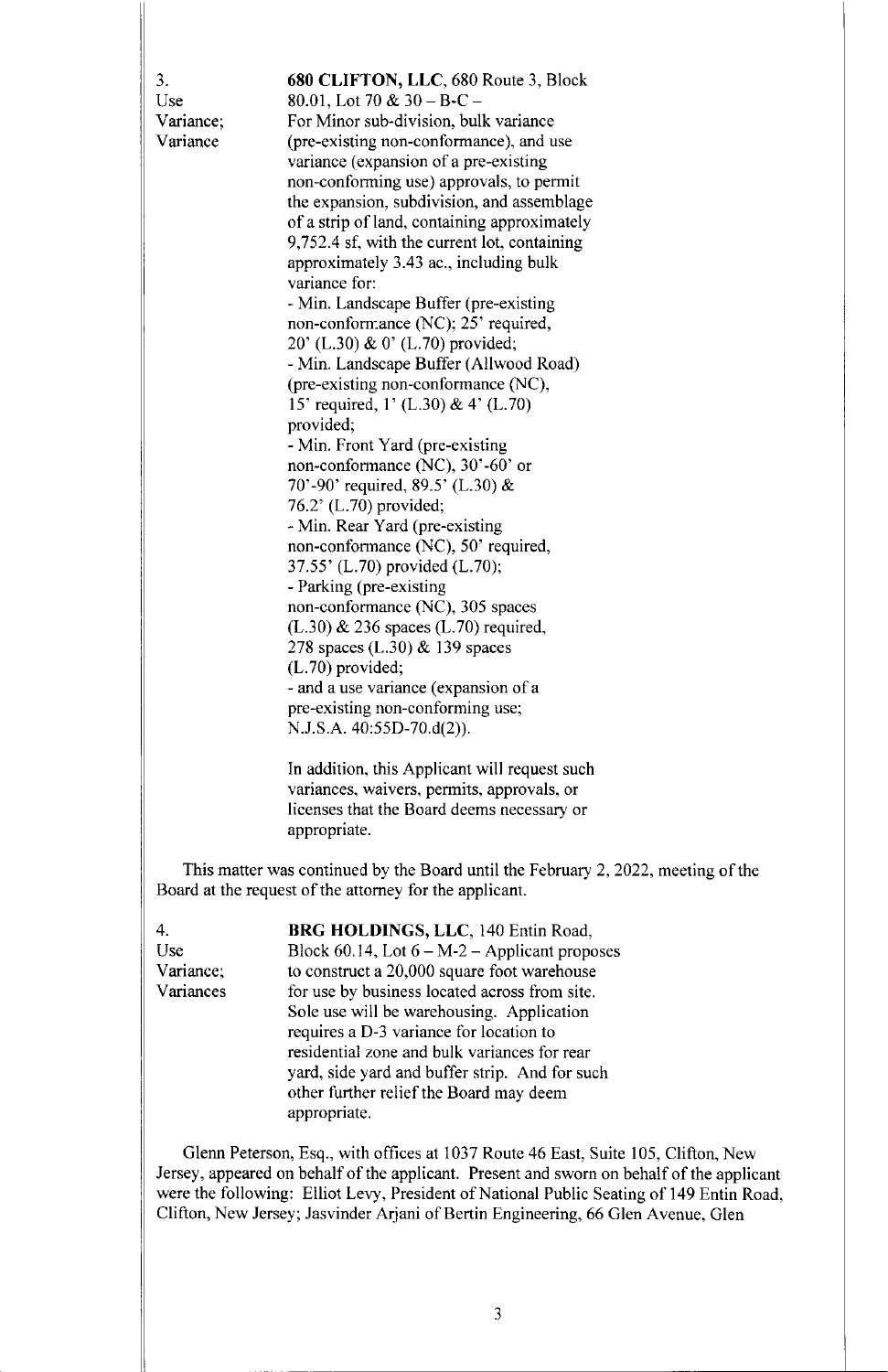Rock, New Jersey; and William J. Martin, Architect and Planner, of 25 Boulevard, Westwood, New Jersey. There was one objector: Edward Stubin of 50 Carol Street, Clifton, New Jersey.

Mr. Peterson stated that the applicant proposes to construct a 20,000 square foot warehouse for use by the furniture business located across the street from the site; that the sole use of the property will be for warehousing.

The Board is in receipt of reports from Gregory Associates dated November 22, 2021; and Neglia Engineering dated November 19, 2021.

Elliot Levy testified and stated that his company would lease the property from the applicant and utilize it as a warehouse.

Jasvinder Arjani testified as an architect for the applicant, stating that the applicant proposes a 20,060 square foot warehouse building with 50 parking spaces and loading bays; that there will be a retaining wall with the greatest height of 15 feet at the rear of the property along with a 4-foot-high chain link fence. He testified as to the following exhibits which were offered into evidence as follows:

"A-I" for identification, an aerial photograph of the site and surrounding properties; "A-2" for identification, an aerial photograph of the site showing the zone, the rectangular shape of the property with frontage along Entin Road;

"A-3" for identification, an aerial photograph showing the site and uses surrounding the property.

William Martin testified as a planner for the applicant and gave testimony concerning the existing zoning and surrounding land uses and the proposed development of the 20,060 square foot building with 50 parking spaces and 3 loading bays; that the proposal requires a D-3 conditional use variance since a warehouse is a conditionally-permitted use in the zone but does not meet one of the criteria, which is the use shall not be located on a lot or any part of which is within 100 feet of a residence district boundary; that bulk variances are also required for minimum side yard setback where 15 feet is required and 11.9 feet proposed; minimum rear yard setback abutting residence where 40 feet is required and 20 feet is proposed; minimum buffer abutting residential where 40 feet is required and 20 feet is proposed; ground sign setback where 20 feet is required and 2 feet is proposed; and number of parking spaces where 82 spaces are required, and the applicant is providing 55 spaces; that the proposal will not have any type of detrimental effect on the adjacent properties and will not cause any damage to the character of the neighborhood or the public good; that the proposal is consistent with the other uses in the neighborhood.

The following exhibits were offered into evidence:

"A-4" for identification, Zoning Map, area businesses, and aerial map; "A-5" for identification were 15 photographs depicting the site and other uses in the area.

In objecting to the application, Edward Stubin testified that he is the owner of an adjacent site building; that he objects to the site plan; that the proposal will create a potential for flooding with heavy rains and a fire hazard; that he objects to the height of the retaining wall.

After a review of the testimony, Vice-Chrmn Gerard Scorziello moved to grant the application subject to compliance with all requirements set forth in the report of Neglia Engineering dated November 19,2021; a satisfactory report from the Fire Department of the City of Clifton; and subject to the further restriction that the proposed building will be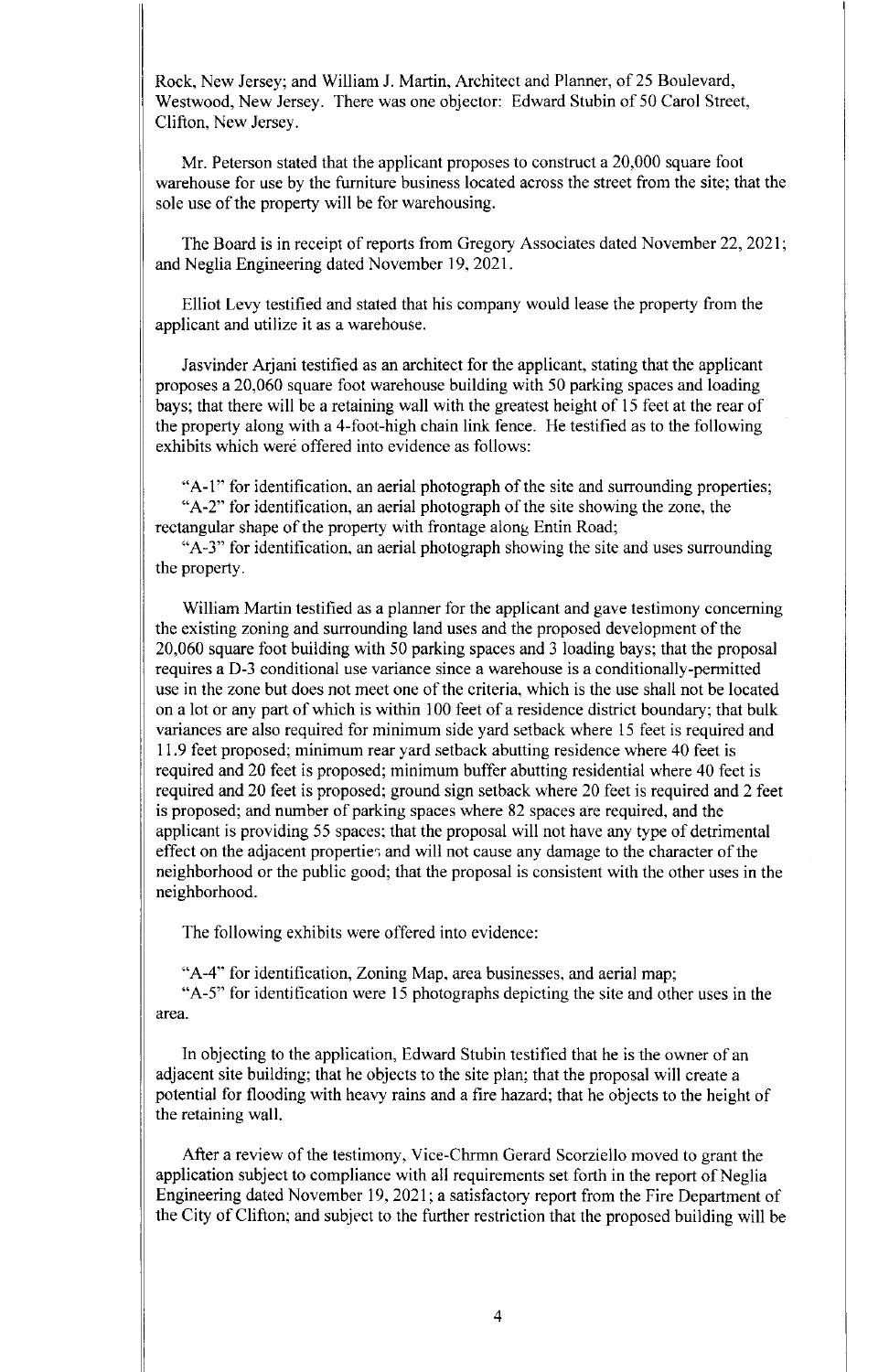used solely as a warehouse and not a flex use. Vice-Chrmn Scorziello further instructed the Counsel Secretary to prepare the proper Resolution. The motion was seconded by Comr Louis DeStefano. Voting in the affirmative were Comrs Zalman Gurkov, Scott Sochon, Michael Molner, Louis DeStefano, George Foukas, Vice-Chrmn Gerard Scorziello, and Chrmn Mark Zecchino. By a seven to zero vote, the motion carried, and the application was granted in the form as more fully appears at the end of these Minutes.

> The Minutes as stated is the complete testimony presented to the Board and upon which this decision is based.

5. EMPIRE REALTY MANAGEMENT CORP.,

Use 94-96 Market Street, Block 68.03, Lot 43 —BC — Variances; An approval to demolish the ALL WOOD Variances THEATER and replace it with three additional new retail stores abutting the existing retail stores on Market Street and, in the rear, construct a three-story apartment building containing 26 senior citizens housing units restricted to tenants aged 55 and older. Two use variances are required, one to permit more than two principal uses on the same lot and second to permit housing in a B-C zone where no housing is permitted. Utilizing the bulk variances set forth in the Zoning Ordinance for the areas in which the two uses for which use variances are sought are permitted, as required by law, the following bulk variances are required: front yard 5' required 0' provided; minimum rear yard 10' required, 0' proposed; site yards, where the property abuts residential use, for the sideyards half of the height of the building is required. On the right side, 0' is proposed and on the left side 4.6' is proposed, which is an increase of 2.6' from the existing left side yard. It should be noted that the Zoning Ordinance provides that the front of a lot is the narrowest part of the lot facing a street. Therefore, the front of the subject lot is on Lyall Road.

This matter was previously continued by the Board until the March 2, 2022, meeting of the Board.

#### NEW HEARINGS

1. **ROBERTO RIVERA**, 214 Valley Road,<br>Variance Block 22.10. Lot 6 – RB3 – Applicant Block 22.10, Lot  $6 - RB3 - Applicant$ requests a 6' solid fence already installed on the street side yard along Warren Street where only 4' high 50% open fence is permitted.

The applicant, residing at 214 Valley Road, Clifton, New Jersey, was present and sworn. There were no objectors.

The applicant testified that he requests a 6-foot-high solid fence already installed on the street side along Warren Street where a 4-foot-high 50% open fence is permitted.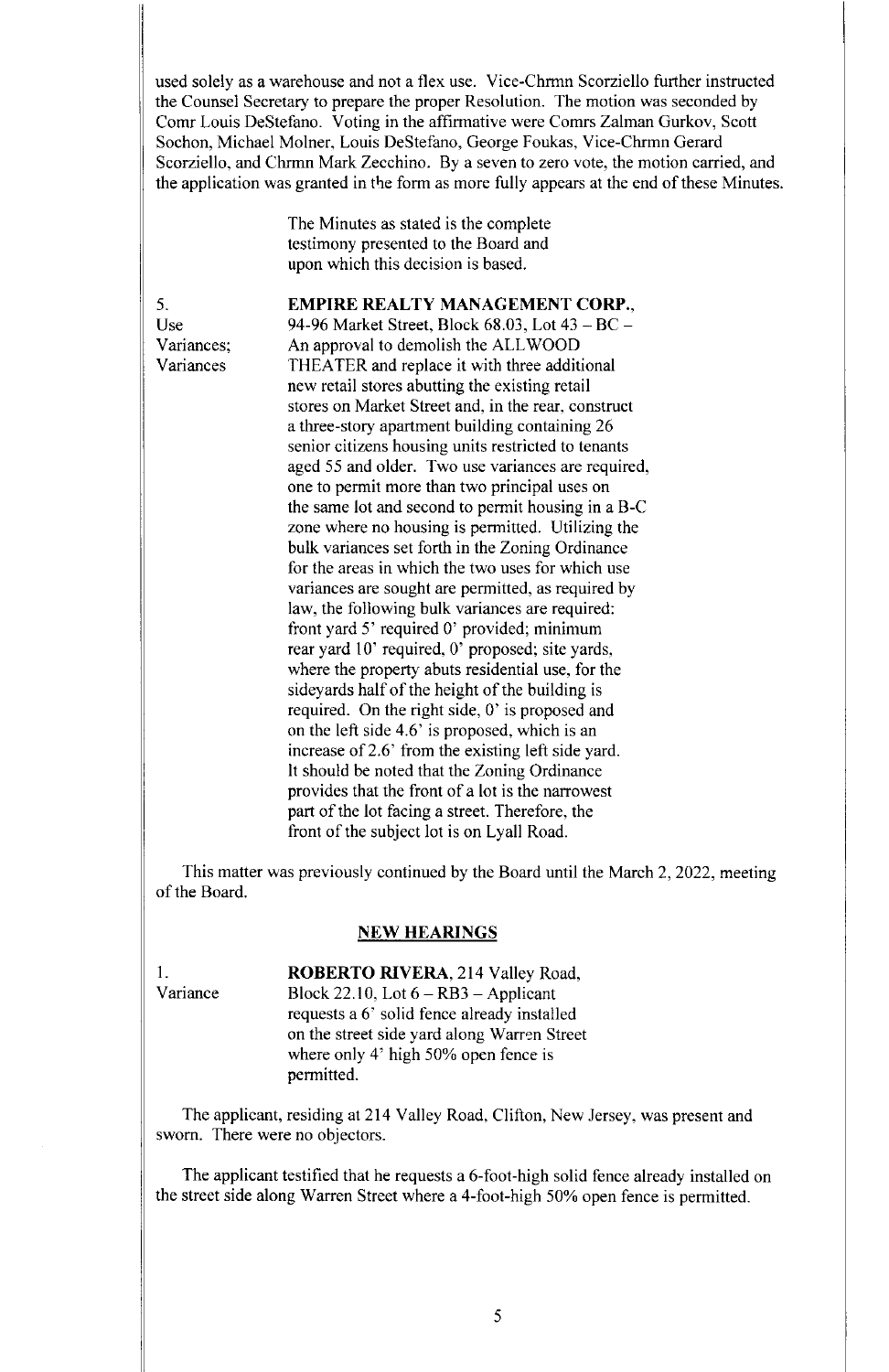The applicant testified that he installed a solid 6-foot-high solid vinyl fence to replace a former 6-foot-high fence which was in need of repair; that he has a dog and three children; that he is a combat veteran and suffers from PTSD and needs the dog for assistance; that the dog also provides security for his son who requires special needs; that the purpose of the fence is to provide security as well as privacy.

After a review of the testimony, Comr George Foukas moved to grant the application and instructed the Counsel Secretary to prepare the proper Resolution for approval of the variance. The motion was seconded by Comr Zalman Gurkov. Voting in the affirmative were Comrs Zalman Gurkov, Scott Sochon, Michael Molner, Louis DeStefano, George Foukas, Vice-Chrmn Gerard Scorziello, and Chrmn Mark Zecchino. By a seven to zero vote, the motion carried, and the application was granted in the form as more fully appears at the end of these Minutes.

> The Minutes as stated is the complete testimony presented to the Board and upon which this decision is based.

2. CARLOS GOYBURU, 2 Mt. View Drive, Variances Block 27.02, Lot  $14 - RA2 -$  Applicant proposes new in-ground pool, second floor addition and deck. The following variances are being requested:  $-2\frac{1}{2}$  stories proposed where 2 stories are permitted. -Rear yard setback at new second floor proposed at 26' 10" and to new deck proposed at 11' 10" where 35' is required. -Proposed in-ground pool is 4' from house where 10' minimum is required.

The applicant, residing at 2 Mountain View Drive, Clifton, New Jersey, was present and sworn. Also present and sworn was Michael Capo, an Architect, with offices at 12 Brookhill Terrace, Clifton, New Jersey. There were no objectors.

Mr. Capo testified as an architect and stated that the applicant proposes a new inground pool, a second floor addition, and deck at the subject premises; that the applicant requests the following variances: 1. 2  $\frac{1}{2}$  stories proposed where 2 stories are permitted; 2. Rear yard setback at the new second floor proposed at 26 feet 10 inches and to new deck proposed at 11 feet 10 inches where 35 feet is required; 3. The proposed in-ground pool is 4 feet from the house where 10 feet minimum is required; that the proposed addition will not exceed 30 feet in height which is similar to the height of the adjacent homes.

The applicant confirmed that the testimony given by the architect was true and accurate.

After a review of the testimony, Vice-Chrmn Gerard Scorziello moved to grant the application and instructed the Counsel Secretary to prepare the proper Resolution for approval of the application. The motion was seconded by Comr Louis DeStefano. Voting in the affirmative were Comrs Zalman Gurkov, Scott Sochon, Michael Molner, Louis DeStefano, George Foukas, Vice-Chrmn Gerard Scorziello, and Chrmn Mark Zecchino. By a seven to zero vote, the motion carried, and the application was granted in the form as more fully appears at the end of these Minutes.

> The Minutes as stated is the complete testimony presented to the Board and upon which is decision is based.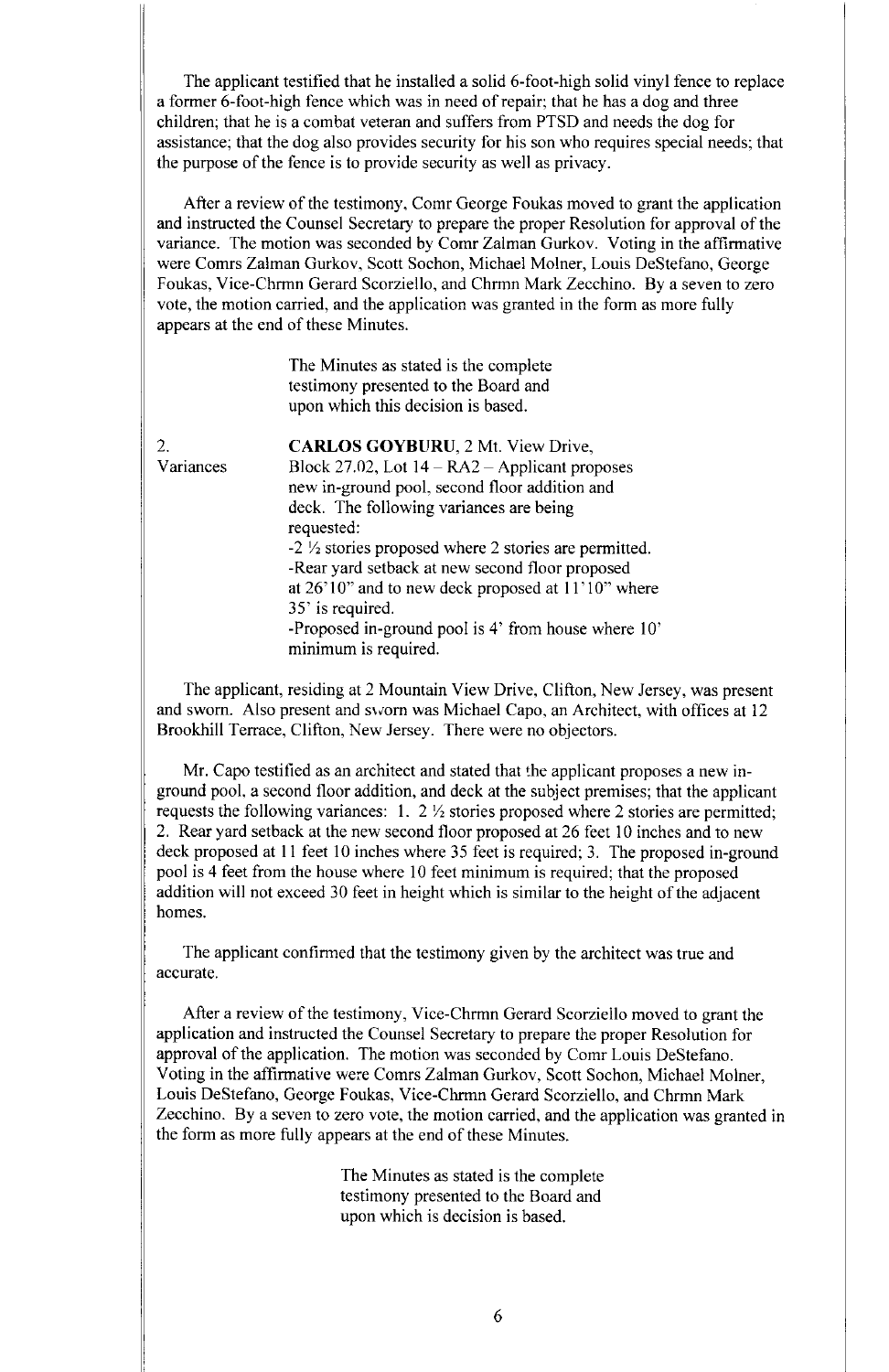#### RESOLUTIONS

Chrmn Zecchino stated that the next order of business would be the adoption of the Resolutions set forth on the Agenda:

1. Upon motion made by Comr Michael Molner, seconded by Comr George Silva, and affirmed by Comrs George Silva, Zalman Gurkov, Scott Sochon, Michael Molner, Louis DeStefano, George Foukas, and Chrmn Mark Zecchino, the Resolution GRANTING the application of LILIANA OTALVARO for variances for lot width, lot area, left side line setback variance, and variance for 3 stories to demolish an existing single-family home and erect a new two-family home at 610 Gregory Avenue, Block 13.13, Lot 47, was adopted. RB2

2. Upon motion made by Comr George Foukas, seconded by Comr Michael Molner, and affirmed by Comrs George Silva, Zalman Gurkov, Scott Sochon, Michael Molner, Louis DeStefano, George Foukas, and Chrmn Mark Zecchino, the Resolution GRANTING the application of GACCIONE CONTRACTORS LLC for a use variance for 10,000 square feet of the subject premises to be used as a contractor's storage yard at 750 Bloomfield Avenue, Block 49.11, Lot 30, was adopted. M-2

3. Upon motion made by Comr George Foukas, seconded by Comr Louis DeStefano, and affirmed by Comrs George Silva, Zalman Gurkov, Scott Sochon, Michael Molner, Louis DeStefano, George Foukas, and Chrmn Mark Zecchino, the Resolution GRANTING the application of 152 164 GETTY AVE CORPORATION for final site plan approval to convert second story to 15 dwelling units at 156 Getty Avenue, Block 11.03, Lot 56 and Block 11.22, Lot 1.01, was adopted. M-2

There being no further business before the Board, Comr George Foukas moved to adjourn. The motion was seconded by Comr Scott Sochon with the unanimous approval of the entire Board.

Respectfully submitted,

JOHN D. POGORELEC COUNSEL SECRETARY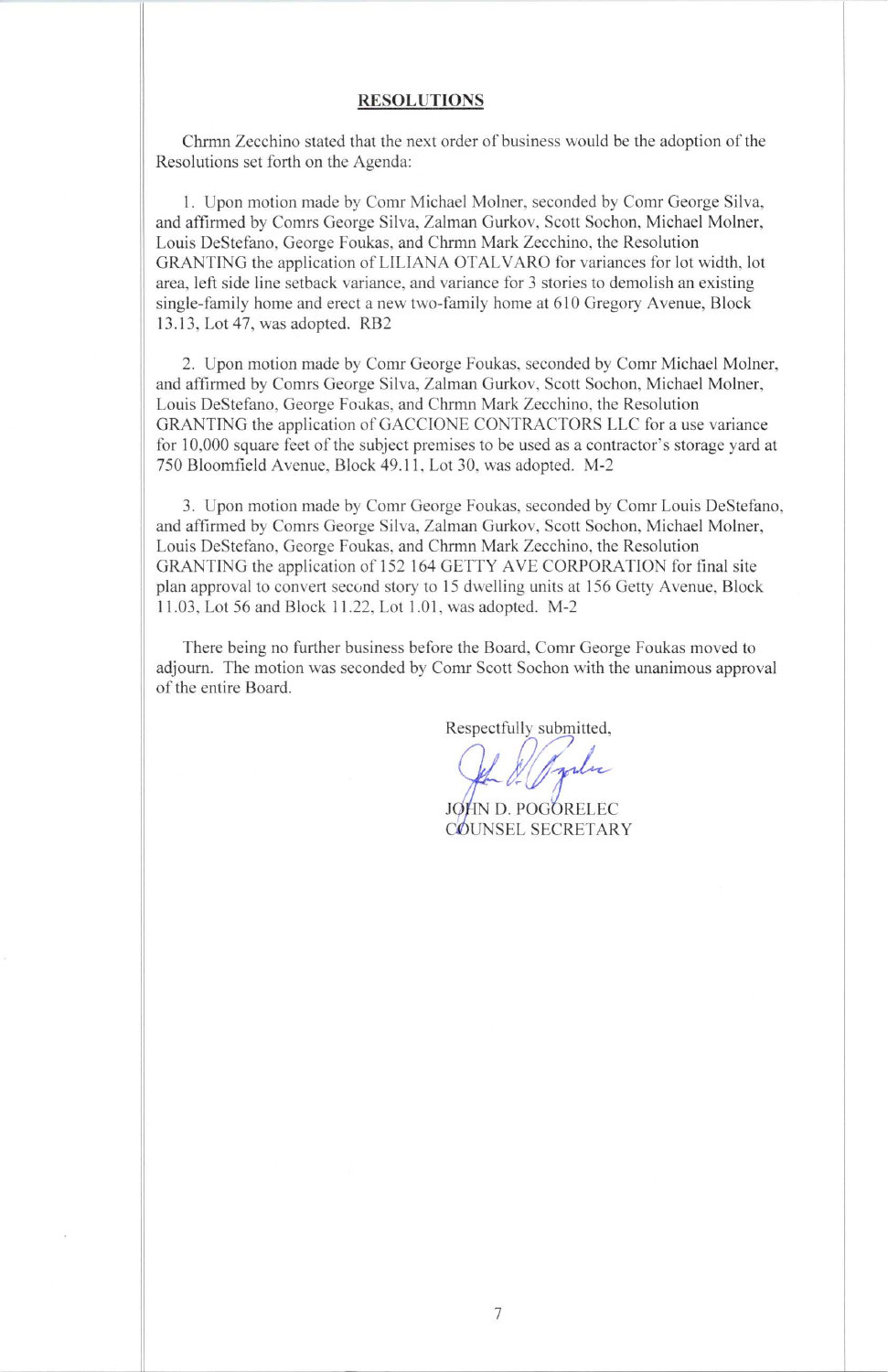### MEETING OF JANUARY 19, 2022.

## RESOLVED by the ZONING BOARD OF ADJUSTMENT, CLIFTON, N.J., tha the application of: BRG HOLDINGS, LLC<br>for premises known as: 140 Entin Road, Block 60 140 Entin Road, Block 60.14, Lot 6 be and the same is hereby: GRANTED use variance to erect a warehouse and bulk variances for side yard setback, rear yard setback, buffer abutting residential, ground sign setback, and number of parking spaces.

Testimony concerning the aforesaid application was taken by the Board at its meeting on January 19, 2022. Said testimony including the application and the plans and exhibits on file are incorporated herein by reference and made a part hereof.

After a review of the testimony, Vice-Chrmn Gerard Scorziello moved to approve the application on the basis of the following Resolution:

WHEREAS, the applicant requests variance approval as aforesaid to erect a 20,060 square foot warehouse for use by business located across from the site at premises located at 140 Entin Road, Block 60.14, Lot 6, which premises are located in an M-2 zone; and

WHEREAS, the Board, after hearing the testimony presented by the applicant, its experts, and the objector, has made the following factual findings:

a. The applicant proposes a 20,060 square foot warehouse to be utilized by the furniture business located across from the site;

b. A D-3 use variance is required since the warehouse is conditionally-permitted, however, does not meet one of the criteria of the zone ordinance, to wit: that the use will not be located on a lot or any part of which is within 100 feet of a residence district boundary;

c. Based upon the testimony of the applicant's planner, the proposed warehouse is a conditional use and, therefore, must satisfy all the requirements of the conditional use criteria;

d. The Board finds that the actual deviation will not have an adjacent detrimental effect on the adjacent properties;

e. The proposal will not change the character of the neighborhood and is consistent with the other uses in the neighborhood;

f. Based upon the testimony of the applicant's planner, the applicant has satisfied the positive and negative criteria required for the grant of the conditional use variance;

g. The applicant has shown sufficient hardship to justify the grant of the bulk variances requested;

h. The benefits of the application outweigh the detriments, if any; and

WHEREAS, the Board finds from the testimony presented that the proposal will be in accord with the intent and purpose of the master plan and the zone ordinance since warehouses are conditional uses; and

WHEREAS, the Board further finds that there has been no testimony presented to show that the proposal will be detrimental to the health, safety, and general welfare of the neighborhood;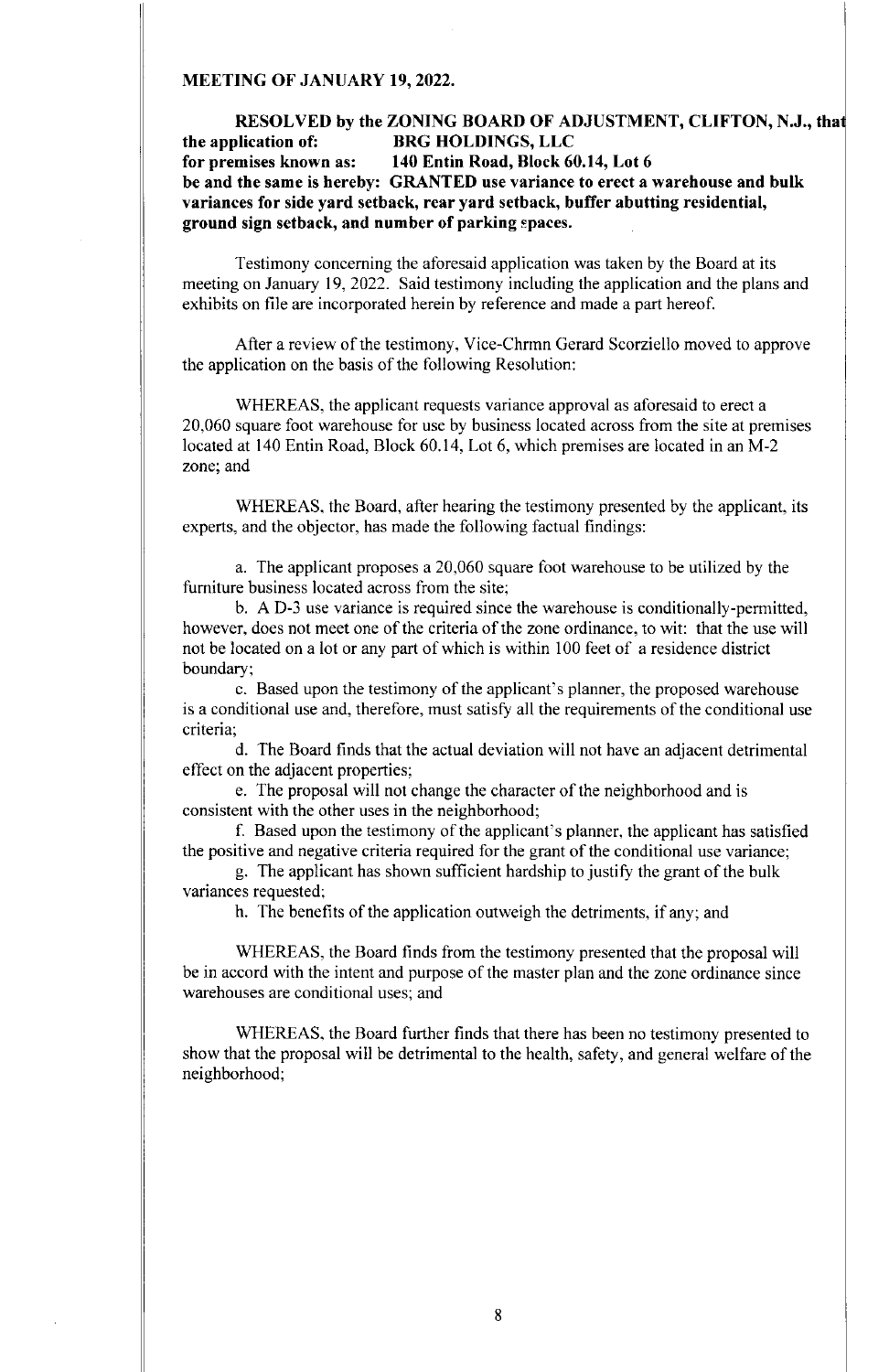NOW THEREFORE, BE IT RESOLVED that the application to erect a 20,060 square foot warehouse at premises located at 140 Entin Road, Block 60.14, Lot 6, be and the same is hereby approved and the conditional use variance, side yard setback, rear yard setback, minimum buffer abutting residential, ground sign setback, and number of parking spaces variances be and the same are hereby granted subject to such further governmental approvals as may be required by law AND SUBJECT TO THE FOLLOWING STIPULATIONS:

A. COMPLIANCE WITH ALL RECOMMENDATIONS SET FORTH IN THE REPORT OF NEGLIA ENGINEERING DATED NOVEMBER 19, 2021;

B. SATISFACTORY REPORT FROM THE FIRE DEPARTMENT OF THE CITY OF CLIFTON; C. THAT THE SOLE USE OF THE PREMISES WILL BE FOR A

WAREHOUSE AND NOT A FLEX USE; and subject to the following:

I. Compliance with the terms of Neglia Engineering Associates report for the above-referenced project.

2. Submission to Neglia Engineering Associates of all necessary easements and/or cross-access agreements for review and approval by the Board Attorney and the City Engineer prior to filing of same.

3. Entering into a Developer's Agreement with the City of Clifton and payment of a site performance bond to the City of Clifton.

4. Submission of a site inspection escrow deposit for engineering inspection fees and safety and stabilization bond/guarantee in amounts to be determined by the Board Engineer.

5. Payment of all water and sewer connection fees to the Passaic Valley Water Commission and/or the Passaic Valley Sewer Commission, if necessary.

6. Issuance of a road opening permit from the County of Passaic or the Clifton City Engineer, if required.

7. Compliance with the terms of Gregory Associates, LLC report for the above project.

8. Shall maintain adequate escrow funds for all anticipated post-approval reviews.

9. Payment of any other fees due to the City of Clifton related to development or use of this project.

10. Payment of any outstanding taxes due and any outstanding fees to the City of Clifton.

11. Passaic County Planning Board approval or waiver.

12. Hudson Essex Passaic Soil Conservation District approval or waiver.

13. Submittal of approval or waiver of same from any additional agency having jurisdiction, including all applicable City, County, State, and Federal Laws, Ordinances, Regulations, and Directives, including without limitations the requirements of the City Engineering Department, City Fire Official, City Police Department, City Construction Code Official, City Board of Health, City Zoning Officer, and any other governmental authority.

14. Submission of engineering site plan to comply with any changes required by the Planning or Engineering letters or plan amendments offered or required at the time of hearing.

15. Submission of architectural plans to comply with any changes required by the Planning or Engineering letters or plan amendments offered or required at the time of the hearing.

16. All sewerage, utilities, and other site improvements to be installed and maintained by the applicant at its sole expense.

17. All utilities to be constructed underground.

I8. All temporary encroachments into the public right-of-way shall require City Council approval.

19. All construction staging shall be done on-site, unless an encroachment for same into the public right-of-way shall be approved by City Council.

20. Replacement of damaged streets, curbs, and sidewalks as per the direction of the City Engineer and/or Board Engineer.

21. All oral representations made to the Board by applicant, counsel for applicant or applicant's witnesses, not specifically contained herein, but incorporated by consent of applicant.

22. Shall, upon final determination of the building and building footprint, submit to the City Tax Assessor, floor plans, elevations and estimated construction costs of the building. These materials will be utilized to determine the applicable COAH residential or non-residential fee. Fee certification forms shall be completed by the applicant or its assignees and the Tax Assessor prior to submitting for a building permit.

23. Building permit applications shall only be submitted upon receipt of all required approvals/waivers. All building permit applications shall be accompanied by the Board Resolution of approval and with documentation that all conditions of approval have been satisfied. No permits are to issue unless and until the final sealed plans reflecting any changes or amendments have been submitted and approved. The Zoning Board shall retain jurisdiction to reconsider, revise, modify, add, and vary the terms of any conditions herein imposed upon any use variance, variances, and/or site plan granted herein.

24. This Resolution, if not acted upon (obtain building permit) within one (I) year of the date of adoption of this Resolution, shall become null and void; except where such variance or conditional use approval is granted in connection with site plan or subdivision approval, in which case the time limit shall be three (3) years from the date the resolution approving the variance or conditional use is adopted.

Resolution moved by: Comr VICE-CHRMN GERARD SCORZIELLO. Seconded by: Comr LOUIS DE STEFANO. Affirmed by: Comrs Zalman Gurkov, Scott Sochon, Michael Molner, Louis DeStefano, George Foukas, Vice-Chrmn Gerard Scorziello, and Chrmn Mark Zecchino.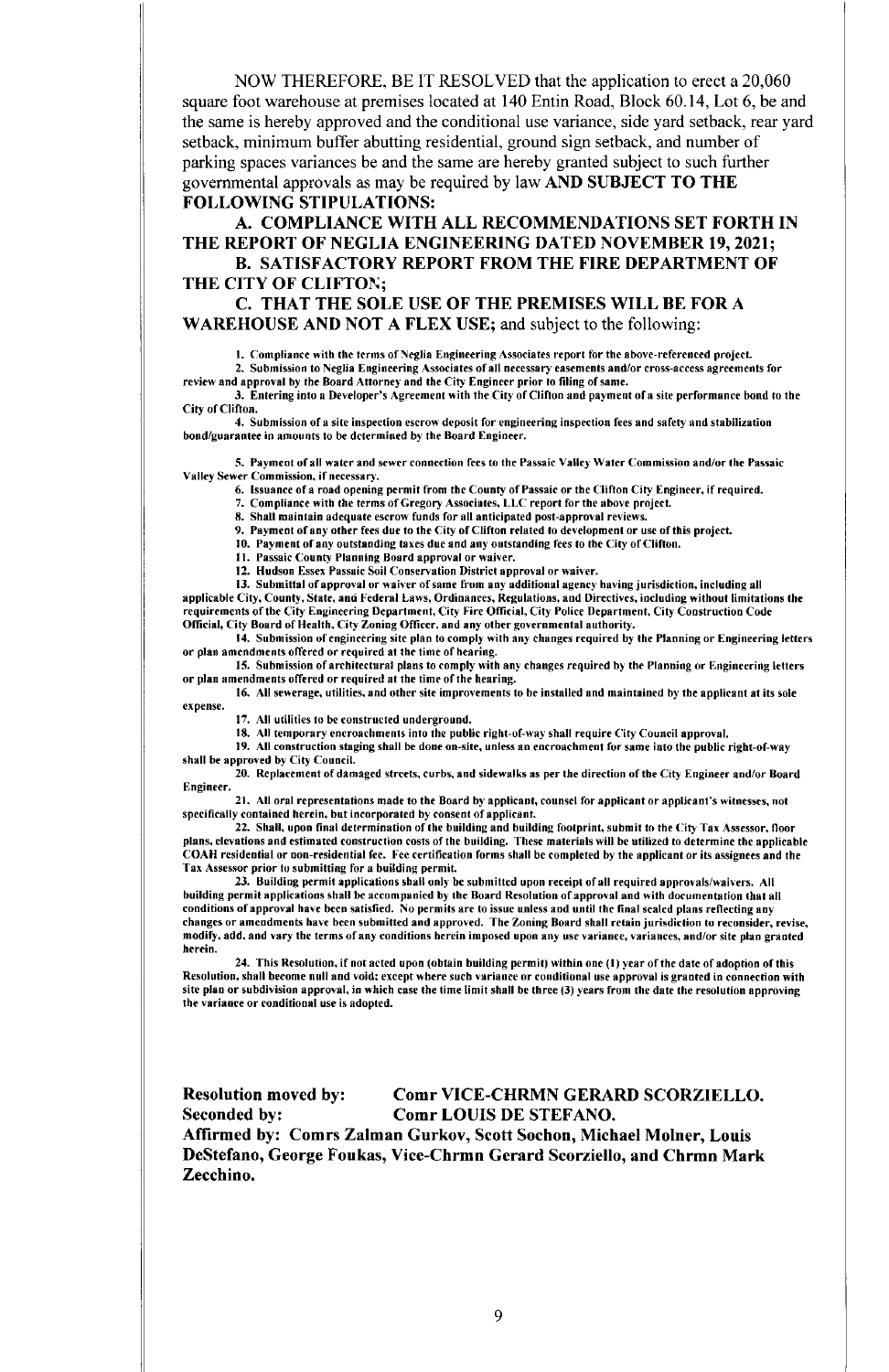### MEETING OF JANUARY 19, 2022.

## RESOLVED by the ZONING BOARD OF ADJUSTMENT, CLIFTON, N.J., tha the application of: ROBERTO RIVERA<br>for premises known as: 214 Valley Road, Bloc 214 Valley Road, Block 22.10, Lot 6 be and the same is hereby: GRANTED approval for a 6-foot-high solid fence along Warren Street.

Testimony concerning the aforesaid application was taken by the Board at its meeting on January 19, 2022. Said testimony including the application and the plans and exhibits on file are incorporated herein by reference and made a part hereof.

After a review of the testimony, Comr George Foukas moved to approve the application on the basis of the following Resolution:

WHEREAS, the applicant requests variance approval for a 6-foot-high solid fence along Warren Street at premises located at 214 Valley Road, Block 22.10, Lot 6, which premises are located in an RB3 zone; and

WHEREAS, the Board, after hearing the testimony presented by the applicant, has made the following factual findings:

a. The applicant requests approval for a 6-foot-high solid fence along Warren Street where a 4-foot-high 50% open fence is permitted;

b. The fence provides privacy and security for the applicant and his family;

c. The applicant has shown sufficient hardship to justify the grant of the variance requested;

d. The benefits of the application outweigh the detriments, if any; and

WHEREAS, the Board finds from the testimony presented that the proposal will be in accord with the intent and purpose of the master plan and the zone ordinance; and

WHEREAS, the Board further finds that there has been no testimony presented to show that the proposal will be detrimental to the health, safety, and general welfare of the neighborhood;

NOW THEREFORE, BE IT RESOLVED that the application for a 6-foot-high solid fence already installed along Warren Street at premises located at 214 Valley Road, Block 22.10, Lot 6, be and the same is hereby approved and the variance be and the same are hereby granted subject to such further governmental approvals as may be required by law and subject to the following:

1. Compliance with the terms of Neglia Engineering Associates report for the above-referenced project.

2. Submission to Neglia Engineering Associates of all necessary easements and/or cross-access agreements for review and approval by the Board Attorney and the City Engineer prior to filing of same.

3. Entering into a Developer's Agreement with the City of Clifton and payment of a site performance bond to the City of Clifton.

4. Submission of a site inspection escrow deposit for engineering inspection fees and safety and stabilization bond/guarantee in amounts to be determined by the Board Engineer.

5. Payment of all water and sewer connection fees to the Passaic Valley Water Commission and/or the Passaic Valley Sewer Commission, if necessary.

6. Issuance of a road opening permit from the County of Passaic or the Clifton City Engineer, if required.

7. Compliance with the terms of Gregory Associates, LLC report for the above project.

8. Shall maintain adequate escrow funds for all anticipated post-approval reviews.

9. Payment of any other fees due to the City of Clifton related to development or use of this project.

10. Payment of any outstanding taxes due and any outstanding fees to the City of Clifton. 11. Passaic County Planning Board approval or waiver.

12. Hudson Essex Passaic Soil Conservation District approval or waiver.

13. Submittal of approval or waiver of same from any additional agency having jurisdiction, including all applicable City, County, State, and Federal Laws. Ordinances, Regulations, and Directives, including without limitations the requirements of the City Engineering Department, City Fire Official, City Police Department, City Construction Code Official, City Board of Health, City Zo.jing Officer, and any other governmental authority.

14. Submission of engineering site plan to comply with any changes required by the Planning or Engineering letters or plan amendments offered or required at the time of hearing.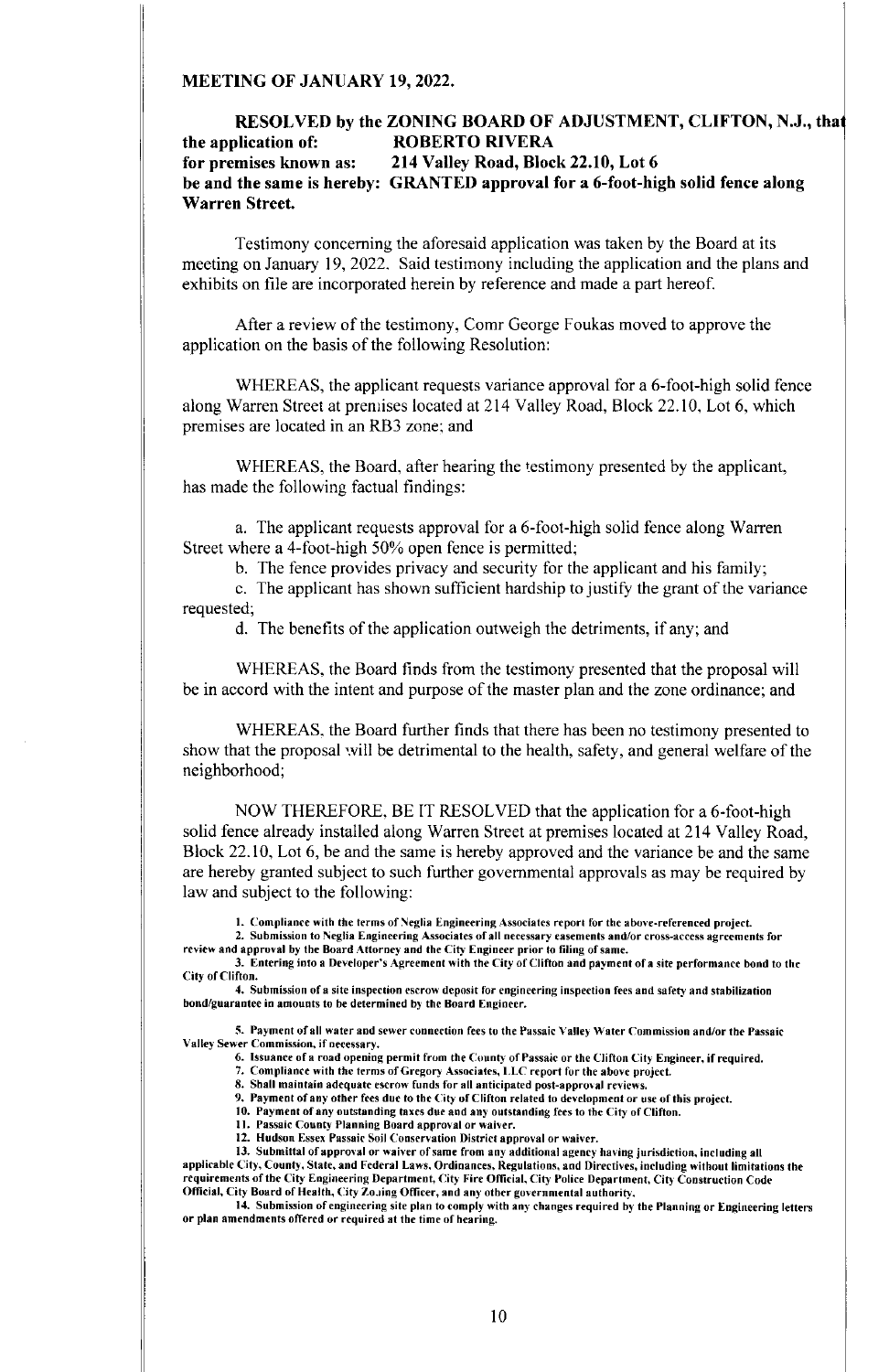IS. Submission of aretitectural plans to comply with any changes required by the Planning or Engineering letters or plan amendments offered or required at the time of the hearing.

16. All sewerage, utilities, and other site improvements to be installed and maintained by the applicant at its sole expense.

17. All utilities to be constructed underground.

IS. All temporary encroachments into the public right-of-way shall require City Council approval.

19. All construction staging shall be done on-site, unless an encroachment for same into the public right-of-way shall be approved by City Council.

20. Replacement of damaged streets, curbs, and sidewalks as per the direction of the City Engineer and/or Board Engineer.

21. All oral representations made to the Board by applicant, counsel for applicant or applicant's witnesses, not specifically contained herein, but incorporated by consent of applicant.

22. Shall, upon final determination of the building and building footprint, submit to the City Tax Assessor, floor plans, elevations and estimated construction costs of the building. These materials will be utilized to determine the applicable COAfl residential or non-residential fee. Fee certification forms shall be completed by the applicant or its assignees and the Tax Assessor prior to submitting for a building permit.

23. Building permit applications shall only be submitted upon receipt of all required approvals/waivers. All building permit applications shall be accompanied by the Board Resolution of approval and with documentation that all conditions of approval have been satisfied. No permits are to issue unless and until the final sealed plans reflecting any changes or amendments have been submitted and approved. The Zoning Board shall retain jurisdiction to reconsider, revise, modify, add, and vary the terms of any conditions herein imposed upon any use variance, variances, and/or site plan granted herein.

24. This Resolution, if not acted upon (obtain building permit) within one (1) year of the date of adoption of this Resolution, shall become null and void; except where such variance or conditional use approval is granted in connection with site plan or subdivision approval, in which case the time limit shall be three (3) years from the date the resolution approving the variance or conditional use is adopted.

Resolution moved by: Comr GEORGE FOUKAS. Seconded by: Comr ZALMAN GURKOV. Affirmed by: Comrs Zalraan Gurkov, Scott Sochon, Michael Molner, Louis DeStefano, George Foukas, Vice-Chrmn Gerard Scorziello, and Chrmn Mark Zecchino.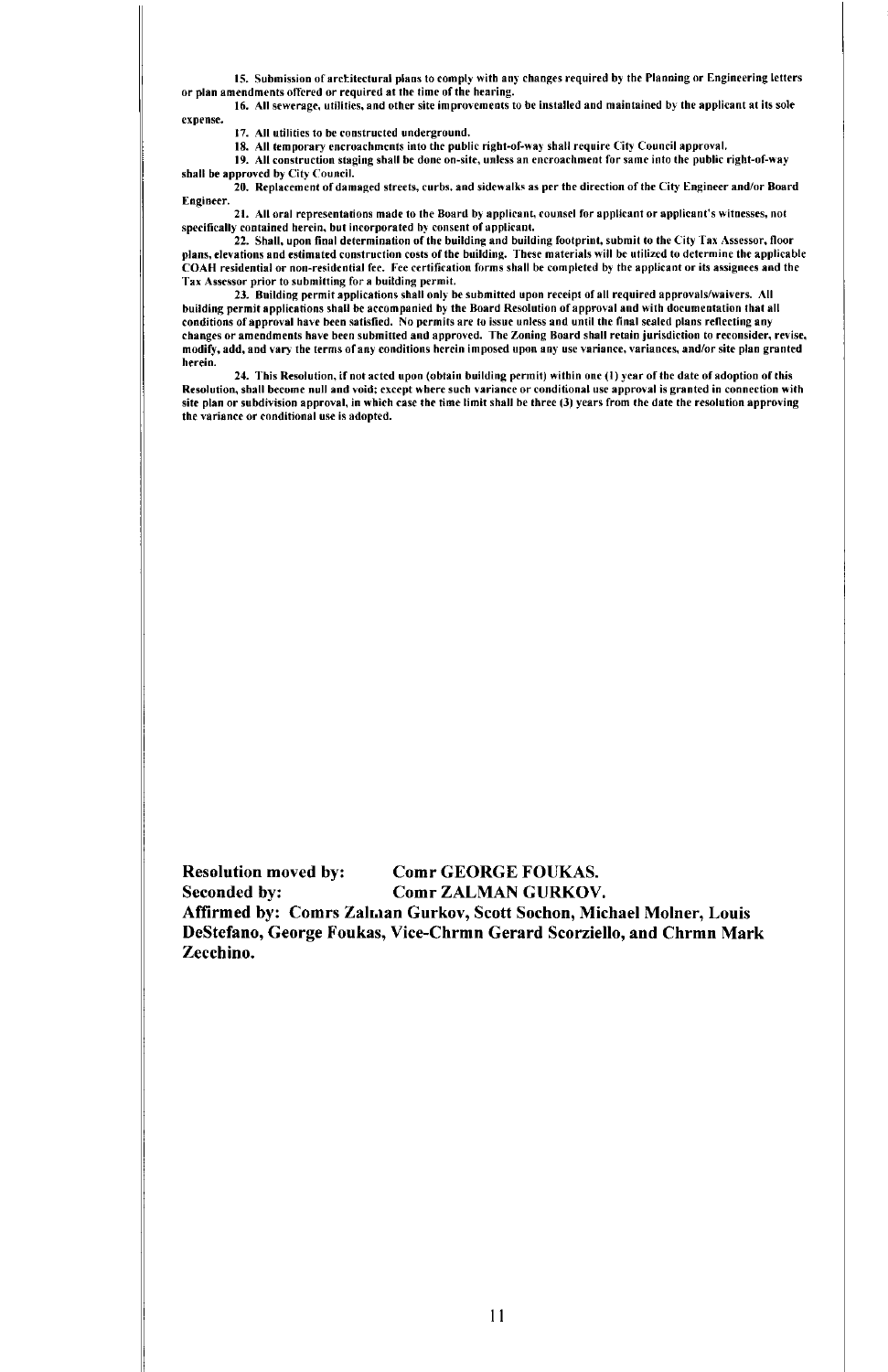### MEETING OF JANUARY 19, 2022.

# RESOLVED by the ZONING BOARD OF ADJUSTMENT, CLIFTON, N.J., that the application of: CARLOS GOYBURU for premises known as: 2 Mt. View Drive, Block 27.02, Lot 14 be and the same is hereby: GRANTED bulk variances to install an in-ground pool, second floor addition, and deck.

Testimony concerning the aforesaid application was taken by the Board at its meeting on January 19, 2022. Said testimony including the application and the plans and exhibits on file are incorporated herein by reference and made a part hereof.

After a review of the testimony, Vice-Chrmn Gerard Scorziello moved to grant the application on the basis of the following Resolution:

WHEREAS, the applicant requests variance approval to install an in-ground pool, a second floor addition, and a deck at premises located at 2 Mt. View Drive, Block 27.02, Lot 14, which premises are located in an RA2 zone; and

WHEREAS, the Board, after hearing the testimony presented by the applicant and his expert, has made the following factual findings:

a. The applicant proposes a second floor addition where two stories are permitted, and the applicant is proposing  $2 \frac{1}{2}$  stories;

b. The rear yard setback at the new second floor is proposed at 26 feet 10 inches and to the new deck proposed at 11 feet 10 inches where 35 feet is required;

c. The proposed in-ground pool is 4 feet from the house where 10 feet minimum is required;

d. Based upon the testimony of the applicant's architect, the applicant has shown sufficient hardship to justify the grant of the variances requested;

e. The benefits of the application outweigh the detriments, if any; and

WHEREAS, the Board finds from the testimony presented that the proposal will be in accord with the intent and purpose of the master plan and the zone ordinance; and

WHEREAS, the Board further finds that there has been no testimony presented to show that the proposal will be detrimental to the health, safety, and general welfare of the neighborhood;

NOW THEREFORE, BE IT RESOLVED that the application for an in-ground pool, second floor addition, and deck at premises located at 2 Mt. View Drive, Block 27.02, Lot 14, be and the same is hereby approved and the variances for number of stories, rear yard setback, and distance from house to pool as aforesaid be and the same are hereby granted subject to such further governmental approvals as may be required by law and subject to the following:

I. Compliance with the terms of Neglia Engineering Associates report for the above-referenced project.

2. Submission to Neglia Engineering Associates of all necessary easements and/or cross-access agreements for review and approval by the Board Attorney and the City Engineer prior to filing of same.

3. Entering into a Developer's Agreement with the City of Clifton and payment of a site performance bond to the City of Clifton.

4. Submission of a site inspection escrow deposit for engineering inspection fees and safety and stabilization bond/guarantee in amounts to be determined by the Board Engineer.

5. Payment of all water and sewer connection fees to the Passaic Valley Water Commission and/or the Passaic Valley Sewer Commission, if necessary.

- 6. Issuance of a road opening permit from the County of Passaic or the Clifton City Engineer, if required.
- 7. Compliance with the terms of Gregory Associates, LLC report for the above project. S. Shall maintain adequate escrow funds for all anticipated post-approval reviews.
- 9. Payment of any other fees due to the City of Clifton related to development or use of this project.
- 10. Payment of any outstanding taxes due and any outstanding fees to the City of Clifton.
- II. Passaic County Planning Board approval or waiver.
- 12. Hudson Essex Passaic Soil Conservation District approval or waiver.

13. Submittal of approval or waiver of same from any additional agency having jurisdiction, including all